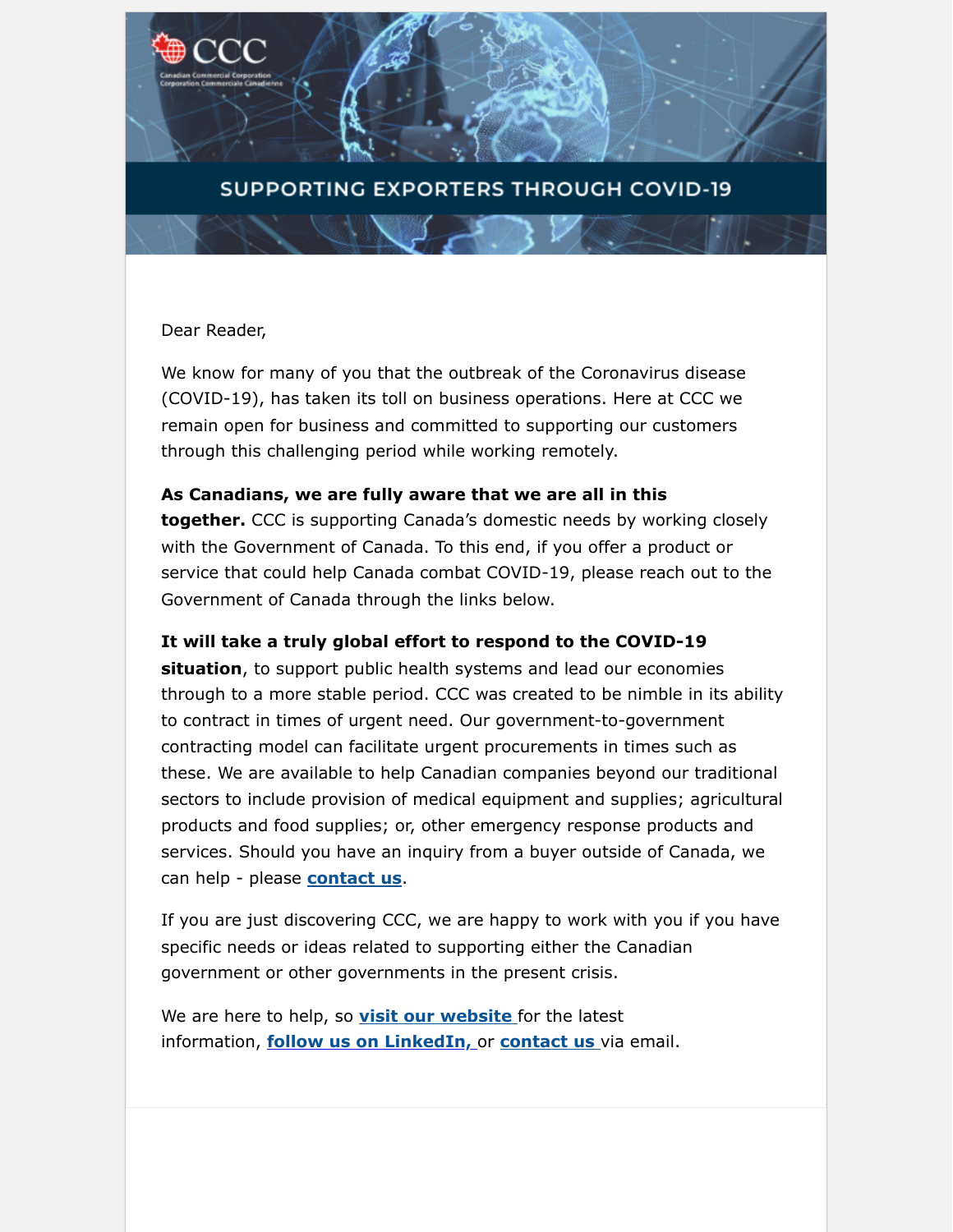

COVID-19 | Government of Canada

### **Help the Fight: Products & Services Needed**

If you are a business that can supply products or services to support Canada's response to COVID-19, Canada wants to hear from you. From medical products for prevention to security and food services, the comprehensive list is updated regularly and includes measures already underway as well as new investments to limit the spread of the virus and prepare for its possible broader impacts on Canadians, the economy, and small businesses.



COVID-19 | Government of Canada

## **Help the Fight: Scaling Up Production**

The Government of Canada is looking for Canadian manufacturers or businesses that can assist Canada in meeting the need for medical supplies. The **[Plan to Mobilize Industry to](https://www.canada.ca/en/services/business/maintaingrowimprovebusiness/manufacturers-needed.html?utm_campaign=Quarterly%20Newsletter&utm_source=hs_email&utm_medium=email&_hsenc=p2ANqtz-9MI51ksT33ik9-uvpfwij7XFdNmm9r8Je2b9JFXlDqe3lJKsxGURx0xpWeItsw2hhBzGAs#_blank) fight COVID-19** will support your business in rapidly scaling up production or re-tooling your manufacturing lines to develop products made in Canada that will help in the fight against COVID-19.

[Learn more](https://www.canada.ca/en/services/business/maintaingrowimprovebusiness/manufacturers-needed.html?utm_campaign=Quarterly%20Newsletter&utm_source=hs_email&utm_medium=email&_hsenc=p2ANqtz-9MI51ksT33ik9-uvpfwij7XFdNmm9r8Je2b9JFXlDqe3lJKsxGURx0xpWeItsw2hhBzGAs#_blank)

#### [Learn More](https://buyandsell.gc.ca/calling-all-suppliers-help-canada-combat-covid-19?utm_campaign=Quarterly%20Newsletter&utm_source=hs_email&utm_medium=email&_hsenc=p2ANqtz-9MI51ksT33ik9-uvpfwij7XFdNmm9r8Je2b9JFXlDqe3lJKsxGURx0xpWeItsw2hhBzGAs#_blank)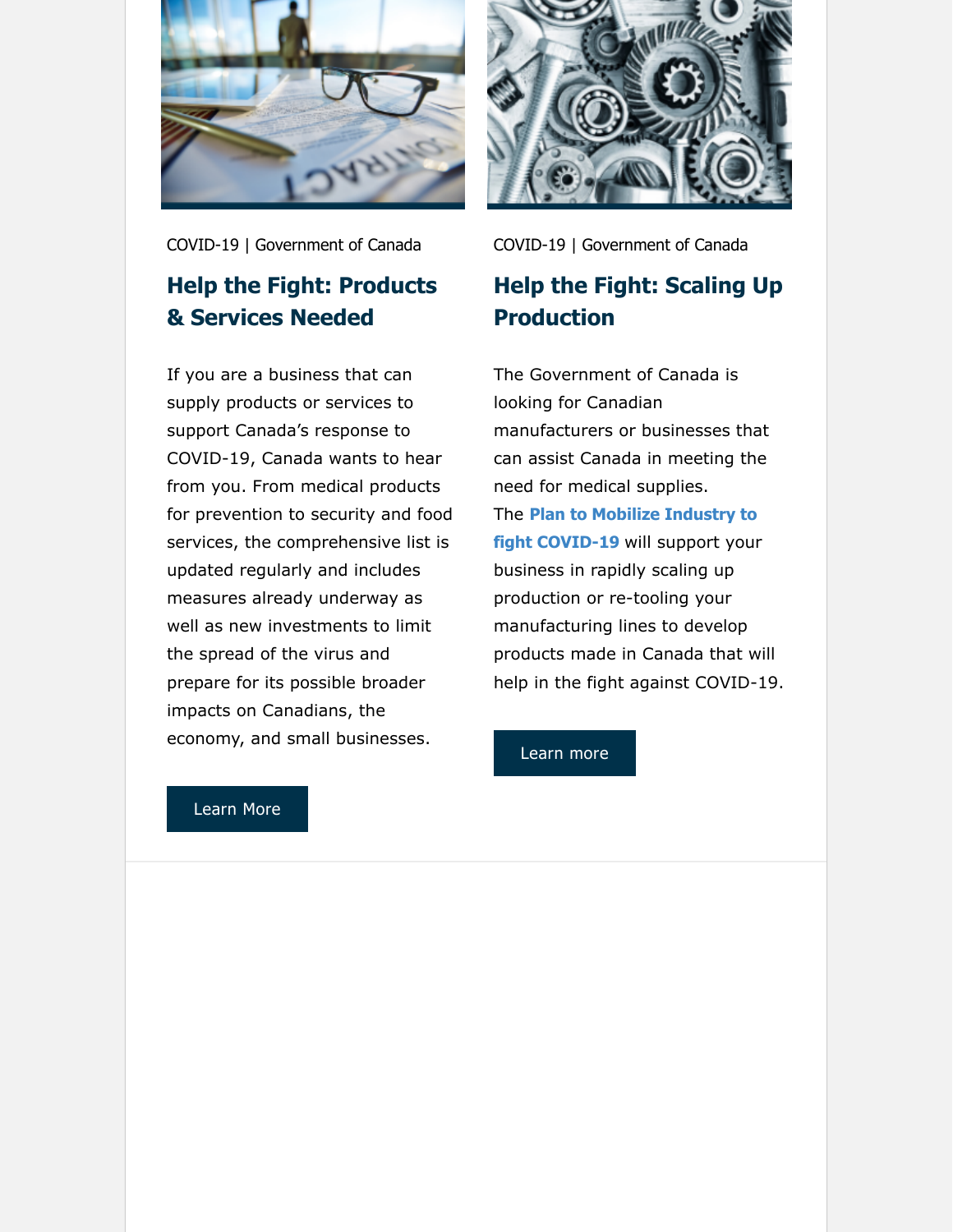

COVID-19 | Government of Canada

### **Challenges Procurement Program**

National Research Council Canada are working with their partners as part of the collective effort to help find solutions to the COVID-19 outbreak with three research and development programs for funding small and medium-sized businesses, creating research teams, and developing platforms to scale manufacturing. This is all in an effort to take strong and quick action to protect our economy, and the health and safety of Canadians during the global outbreak of COVID-19.



COVID-19 | Government of Canada

### **Economic Response Plan for Businesses**

Take a look at Canada's COVID-19 Economic Response Plan for ways that the Government of Canada is taking action in supporting businesses facing hardship as a result of the COVID-19 outbreak. Whether you're trying to avoid layoffs or rehiring employees, looking for access to credit, or are in need of increased financial stability there are options available for you.

#### [Learn more](https://nrc.canada.ca/en/research-development/research-collaboration/nrc-covid-19-programs?utm_campaign=Quarterly%20Newsletter&utm_source=hs_email&utm_medium=email&_hsenc=p2ANqtz-9MI51ksT33ik9-uvpfwij7XFdNmm9r8Je2b9JFXlDqe3lJKsxGURx0xpWeItsw2hhBzGAs#_blank)

[Learn more](https://www.canada.ca/en/department-finance/economic-response-plan.html?utm_campaign=Quarterly%20Newsletter&utm_source=hs_email&utm_medium=email&_hsenc=p2ANqtz-9MI51ksT33ik9-uvpfwij7XFdNmm9r8Je2b9JFXlDqe3lJKsxGURx0xpWeItsw2hhBzGAs#businesses)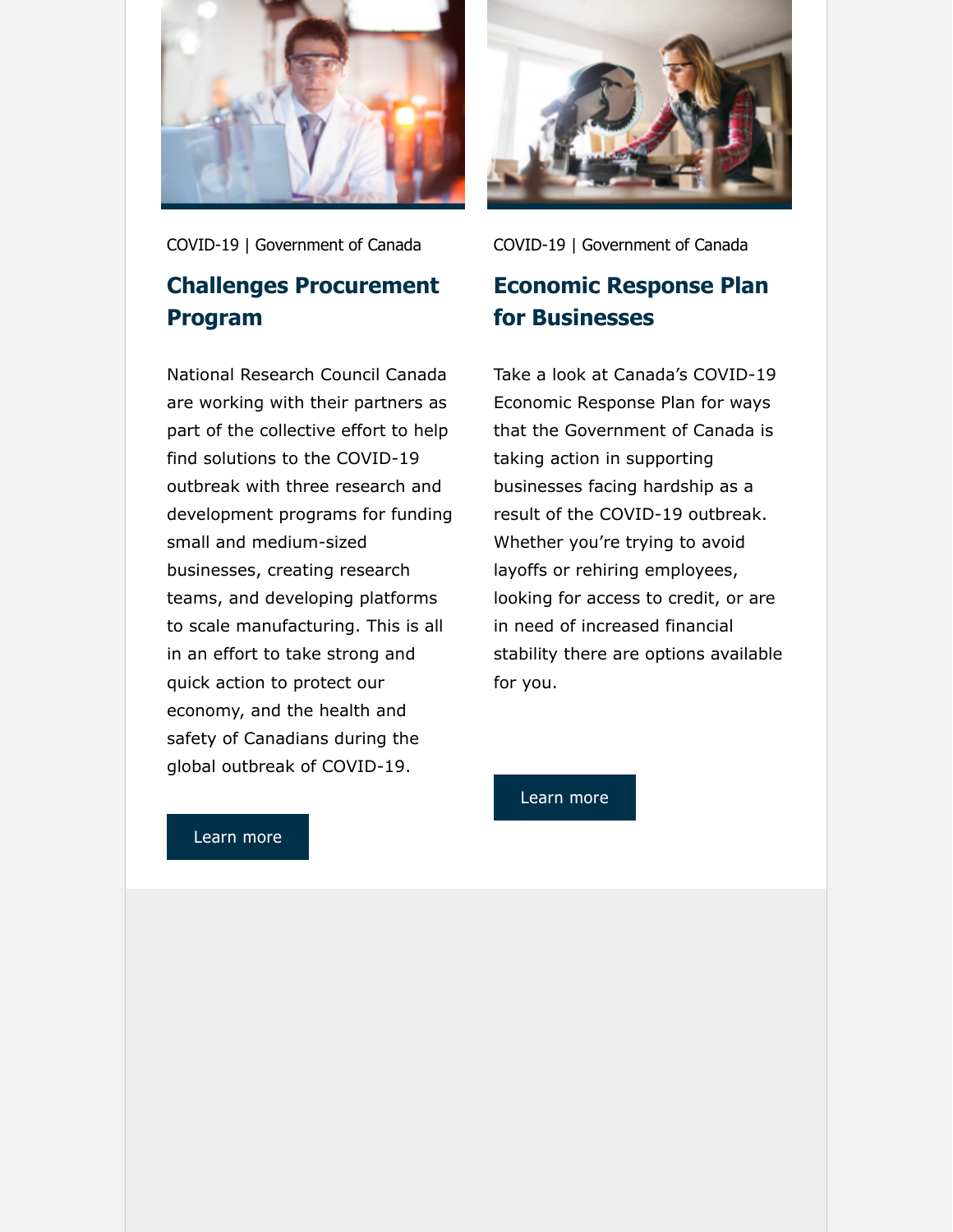

## **How CCC Helps Exporters Win Deals**

Is your business looking for new ways to export or need help navigating complex major international contract processes? Take a look at our latest exporter resource and find out the three ways CCC helps exporters win deals.

[Learn more](https://info.ccc.ca/insights-for-exporters/three-ways-ccc-helps-exporters-win-deals?utm_campaign=Quarterly%20Newsletter&utm_source=hs_email&utm_medium=email&_hsenc=p2ANqtz-9MI51ksT33ik9-uvpfwij7XFdNmm9r8Je2b9JFXlDqe3lJKsxGURx0xpWeItsw2hhBzGAs)

COVID-19 | Public Safety Canada

## **Guidance on Essential Services & Functions**



Public Safety Canada has developed a set of functions deemed essential to protect the health, safety, and economic well-being of Canadians while maintaining reliable operation of critical infrastructure services and functions. As many businesses are determining what services and functions are essential, the non-exhaustive list provides guidance.

[Learn more](https://www.publicsafety.gc.ca/cnt/ntnl-scrt/crtcl-nfrstrctr/esf-sfe-en.aspx?utm_campaign=Quarterly%20Newsletter&utm_source=hs_email&utm_medium=email&_hsenc=p2ANqtz-9MI51ksT33ik9-uvpfwij7XFdNmm9r8Je2b9JFXlDqe3lJKsxGURx0xpWeItsw2hhBzGAs)